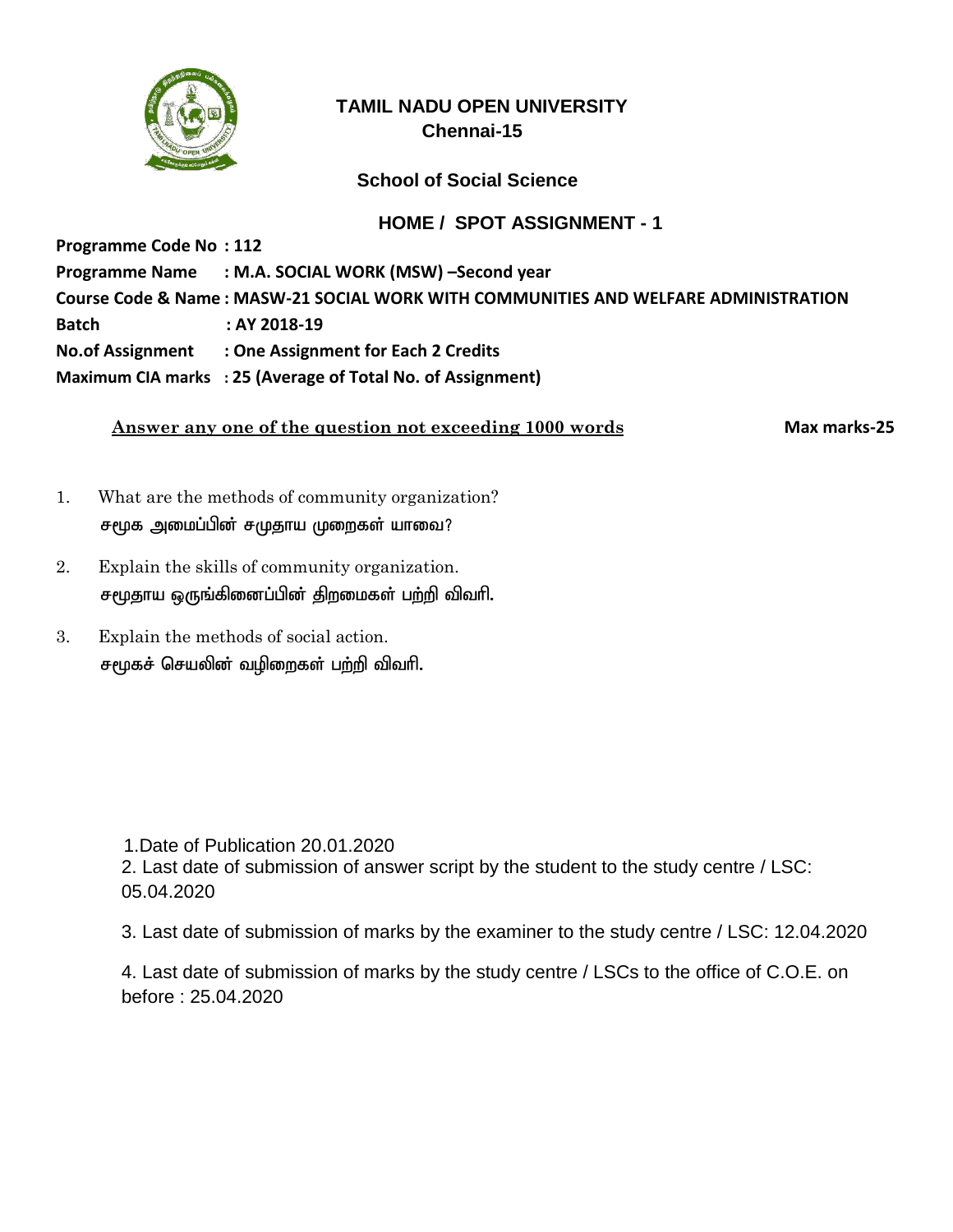

# **School OF Social Science HOME / SPOT ASSIGNMENT - 2**

**Programme Code No : 112 Programme Name : M.A. SOCIAL WORK (MSW) –Second year Course Code & Name : MASW-21 SOCIAL WORK WITH COMMUNITIES AND WELFARE ADMINISTRATION Batch : AY 2018-19 No.of Assignment : One Assignment for Each 2 Credits Maximum CIA marks : 25 (Average of Total No. of Assignment)**

Answer any one of the question not exceeding 1000 words **Max marks-25** 

1. Differentiate community organization and community development. சமூதாய அமைப்பு மற்றும் சமூதாய வளர்ச்சி வேறுபடுத்துக.

2. What are the principles of social welfare?

சமூதாய நலத்தின் கொள்கைகளை விவரி.

 3. Explain the different phases in community organization. சமூதாய அமைப்பின் பல்வேறு கட்டங்களை விவரி.

 1.Date of Publication: 20.01.2020 2. Last date of submission of answer script by the student to the study centre / LSC: 05.04.2020

3. Last date of submission of marks by the examiner to the study centre / LSC: 12.04.2020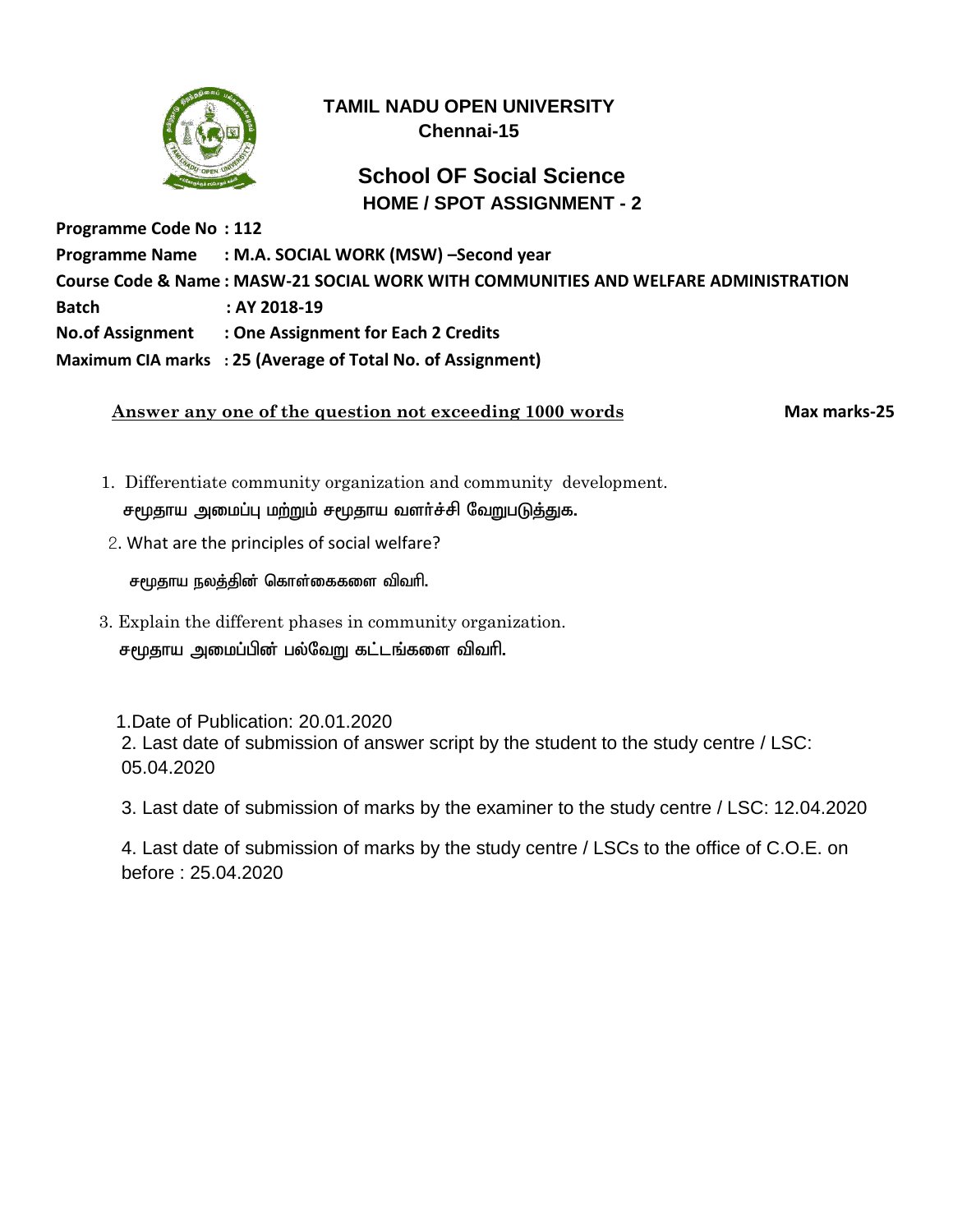|                                                                                     | <b>TAMIL NADU OPEN UNIVERSITY</b>                           |
|-------------------------------------------------------------------------------------|-------------------------------------------------------------|
|                                                                                     | Chennai-15                                                  |
| <b>School of Social Science</b>                                                     |                                                             |
|                                                                                     | <b>HOME / SPOT ASSIGNMENT - 3</b>                           |
| <b>Programme Code No: 112</b>                                                       |                                                             |
|                                                                                     | Programme Name : M.A. SOCIAL WORK (MSW) -Second year        |
| Course Code & Name: MASW-21 SOCIAL WORK WITH COMMUNITIES AND WELFARE ADMINISTRATION |                                                             |
| <b>Batch</b>                                                                        | $:$ AY 2018-19                                              |
|                                                                                     | No.of Assignment : One Assignment for Each 2 Credits '      |
|                                                                                     | Maximum CIA marks : 25 (Average of Total No. of Assignment) |

**Answer any one of the question not exceeding 1000 words Max marks-25**

Explain the approaches of community development.

சமூதாய வளர்ச்சியின் அணுகுமுறைகளை விவரி.

2. Explain any three models of community organization.

சமூதாய ஸ்தாபனத்தின் ஏதாவது மூன்று மாதிரிகளை விவரி.

3. Elucidate the methods of social action.

சமூக நடவடிக்கையின் வகைகளை விளக்கு.

1. .Date of Publication: 20.01.2020

2. Last date of submission of answer script by the student to the study centre / LSC: 05.04.2020

3. Last date of submission of marks by the examiner to the study centre / LSC: 12.04.2020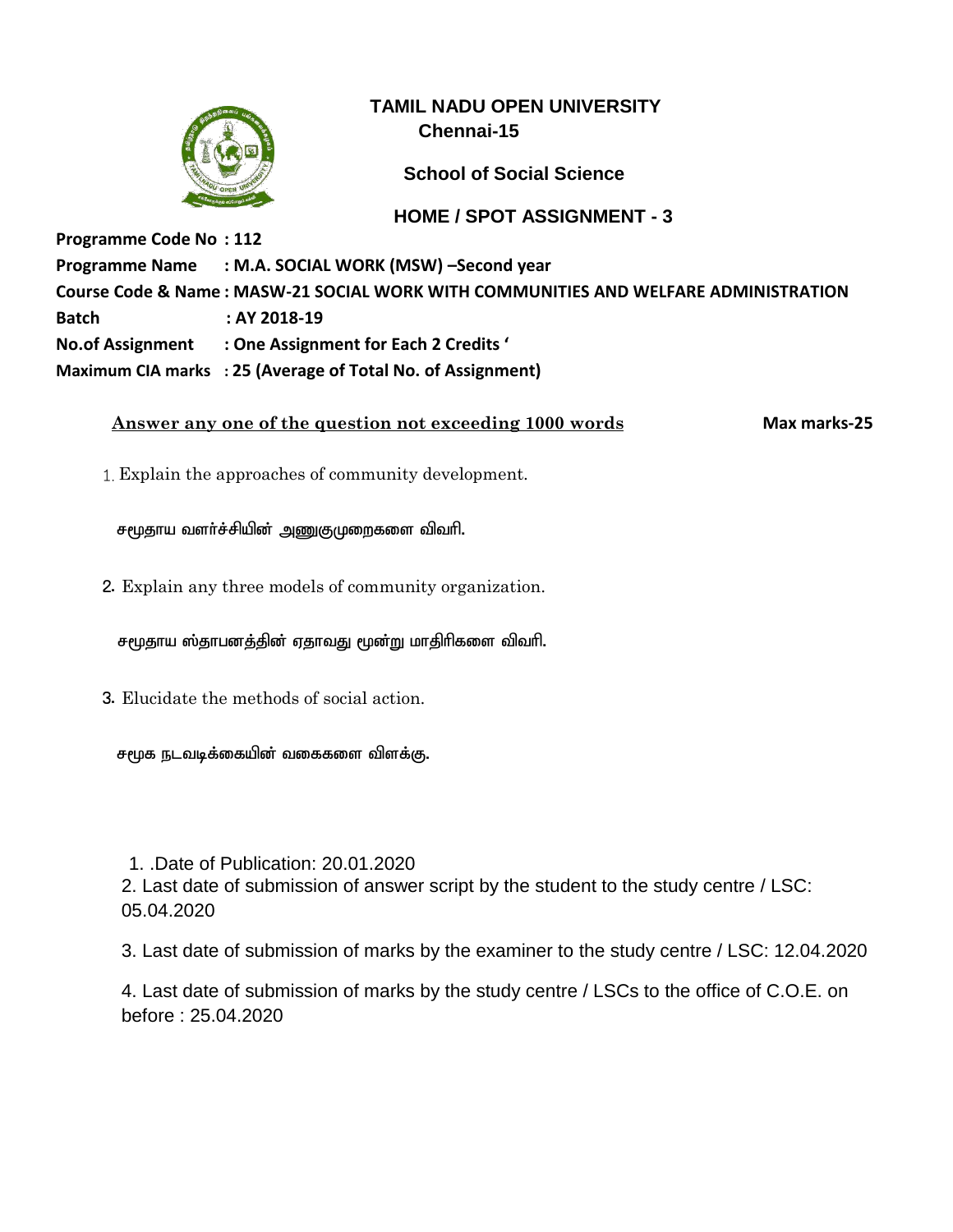

# **School of Social Science**

 **HOME / SPOT ASSIGNMENT - 1**

**Programme Code No : 112 Programme Name : M.A. SOCIAL WORK (MSW) –Second year Course Code & Name : MASWHR-22 HUMAN RESOURCE MANAGEMENT AND HUMAN RESOURCE :DEVELOPMENT Batch : AY 2018-19 No.of Assignment : One Assignment for Each 2 Credits Maximum CIA marks : 25 (Average of Total No. of Assignment)**

#### **Answer any one of the question not exceeding 1000 word Max marks-25**

- 1. Explain the functions of human resource management. மனித வள துறையின் செயற்பாடுகளை விவரி.
- 2 . Explain the theories of wages.

கூலியின் கோட்பாடுகள் பற்றி விவரி.

 3. What are the modern methods of appraisal? மதிப்பீட்டின் நவின வகைகள் விவரி?

1. .Date of Publication: 20.01.2020

2. Last date of submission of answer script by the student to the study centre / LSC: 05.04.2020

3. Last date of submission of marks by the examiner to the study centre / LSC: 12.04.2020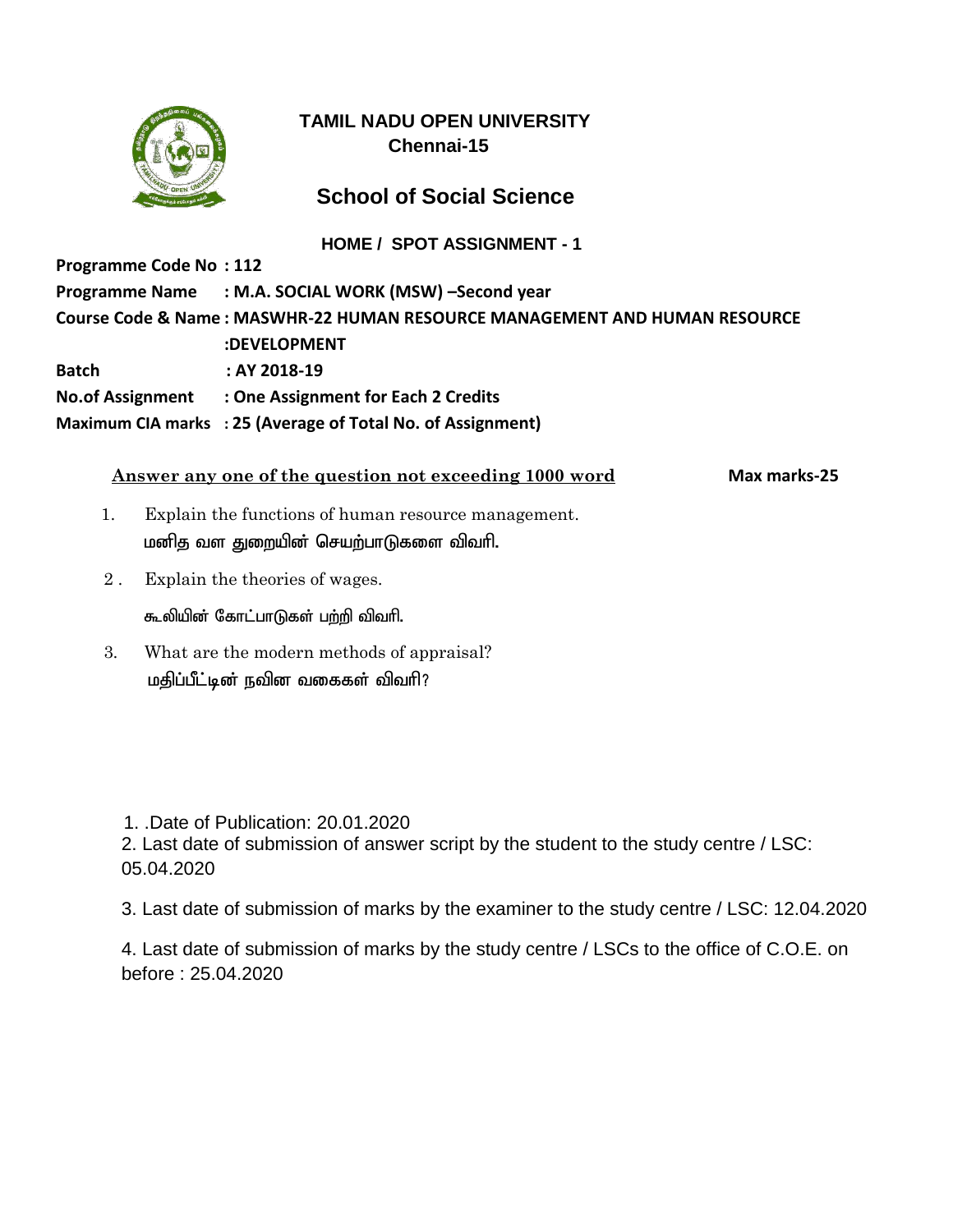

## **School of Social Science**

### **HOME / SPOT ASSIGNMENT - 2**

**Programme Code No : 112 Programme Name : M.A. SOCIAL WORK (MSW) –Second year Course Code & Name : MASWHR-22 HUMAN RESOURCE MANAGEMENT AND HUMAN RESOURCE :DEVELOPMENT Batch : AY 2018-19 No.of Assignment : One Assignment for Each 2 Credits Maximum CIA marks : 25 (Average of Total No. of Assignment)**

#### **Answer any one of the question not exceeding 1000 words Max marks-25**

1.Explain the need and importance of training and development.

பயிற்சி மற்றும் முன்னேற்றத்தின் தேவை மற்றும் முக்கியத்துவம் பற்றி விவரி.

2.What are the roles and responsibilities of a HR manager?

மனித வள மேலாளரின் பொறுப்புகள் மற்றும் பங்கு என்ன?

3.Describe the quality of work in detail.

தரமான வேலை பற்றி விரிவாக எழுது.

1. .Date of Publication:20.01.2020

2. Last date of submission of answer script by the student to the study centre / LSC: 05.04.2020

3. Last date of submission of marks by the examiner to the study centre / LSC: 12.04.2020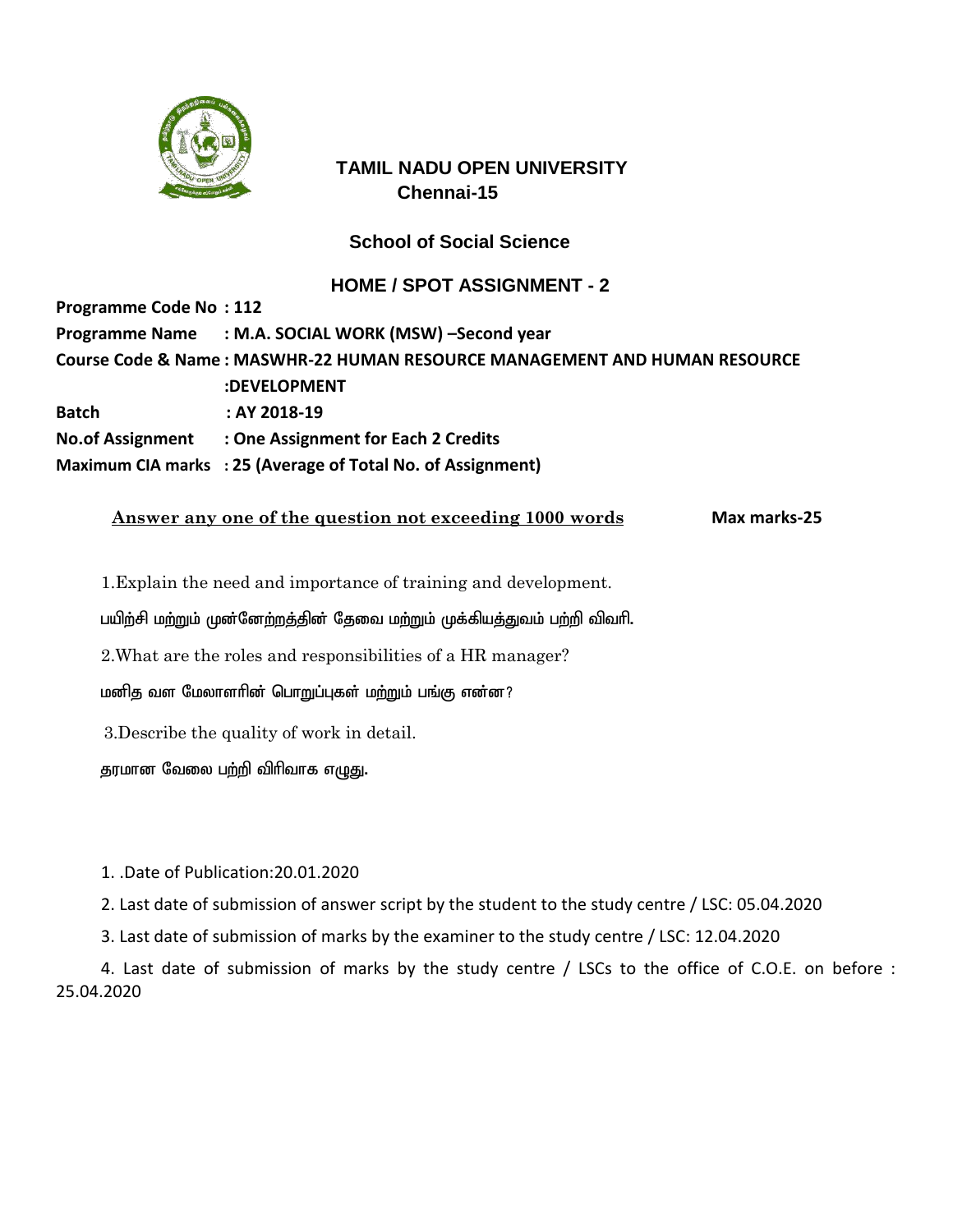

# **School of Social Science HOME / SPOT ASSIGNMENT - 3**

**Programme Code No : 112 Programme Name : M.A. SOCIAL WORK (MSW) –Second year Course Code & Name : MASWHR-22 HUMAN RESOURCE MANAGEMENT AND HUMAN RESOURCE :DEVELOPMENT Batch : AY 2018-19 No.of Assignment : One Assignment for Each 2 Credits Maximum CIA marks : 25 (Average of Total No. of Assignment)**

**Answer any one of the question not exceeding 1000 words Max marks-25**

- 1.Explain the functions of human resource management. மனித வள துறையின் செயற்பாடுகளை விவரி.
- 2.Explain the theories of wages.

கூலியின் கோட்பாடுகள் பற்றி விவரி.

3.What are the modern methods of appraisal?

மதிப்பீட்டின் நவீன வகைகள் யாவை விவரி?

- 1. .Date of Publication:20.01.2020
- 2. Last date of submission of answer script by the student to the study centre / LSC: 05.04.2020
- 3. Last date of submission of marks by the examiner to the study centre / LSC: 12.04.2020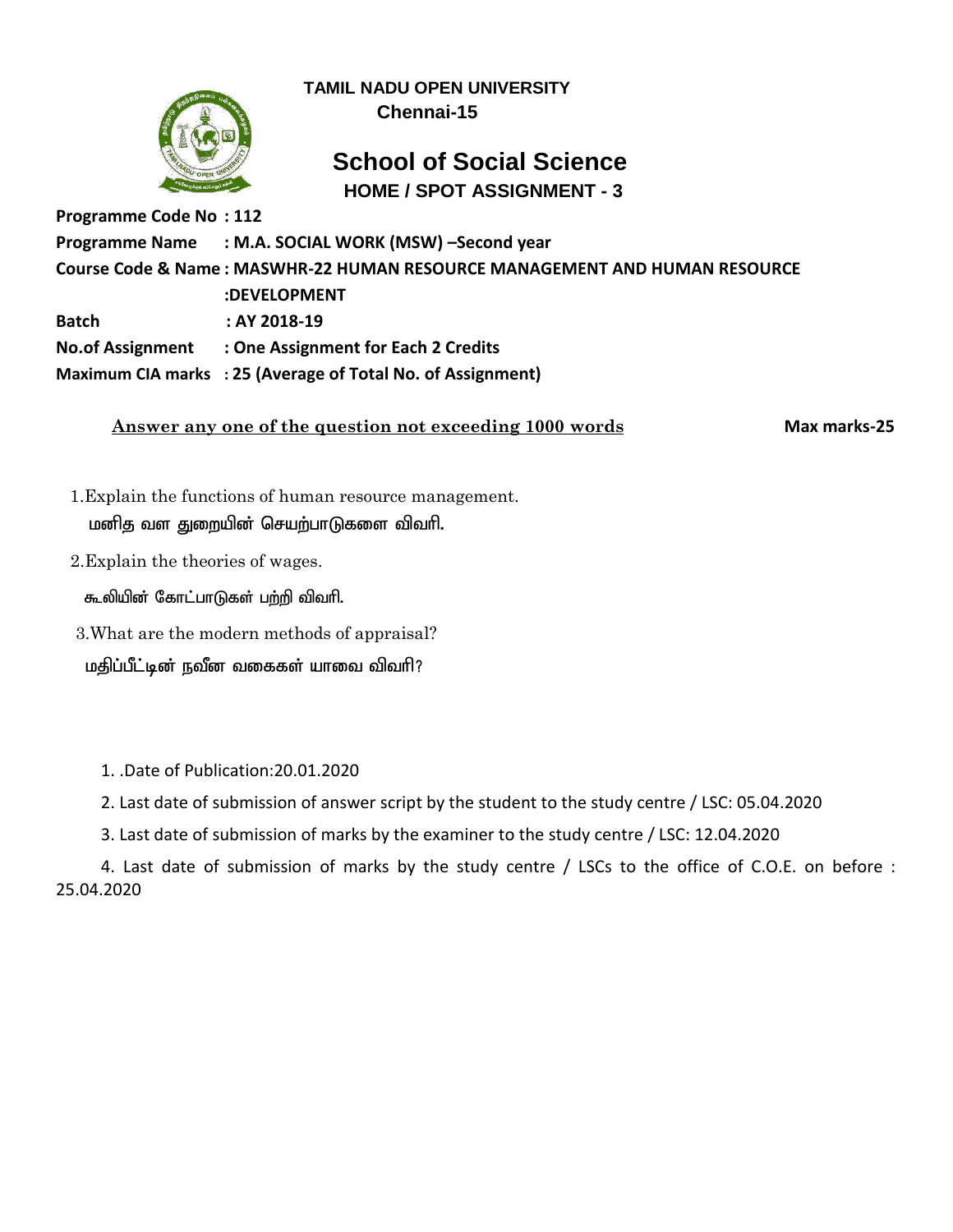

# **School of Social Science HOME/ SPOT ASSIGNMENT - 1**

**Programme Code No : 112 Programme Name : M.A. SOCIAL WORK (MSW) –Second year Course Code & Name : MASWCD-23 URBAN COMMUNITY DEVELOPMENT Batch : AY 2018-19 No.of Assignment : One Assignment for Each 2 Credits Maximum CIA marks : 25 (Average of Total No. of Assignment)**

#### Answer any one of the question not exceeding 1000 words Max marks-25

- 1. Explain urban growth in India and its ill effects. இந்தியாவில் நகரத்தின் வளர்ச்சி மற்றும் அவற்றின் தீங்கான தாக்கத்தை பற்றியும் விவரி.
- 2. Explain the child and women trafficking in urban areas. நகரங்களில் குழந்தைகள் மற்றும் பெண்களை கடக்துவது பற்றி விவரி.
- 3. Explain the role of social work intervention in urban community development.

நகர சமூக வளர்ச்சியில் சமூக பணியின் தலையீடு பற்றி விவரிக்க.

- 1. .Date of Publication:20.01.2020
- 2. Last date of submission of answer script by the student to the study centre / LSC: 05.04.2020
- 3. Last date of submission of marks by the examiner to the study centre / LSC: 12.04.2020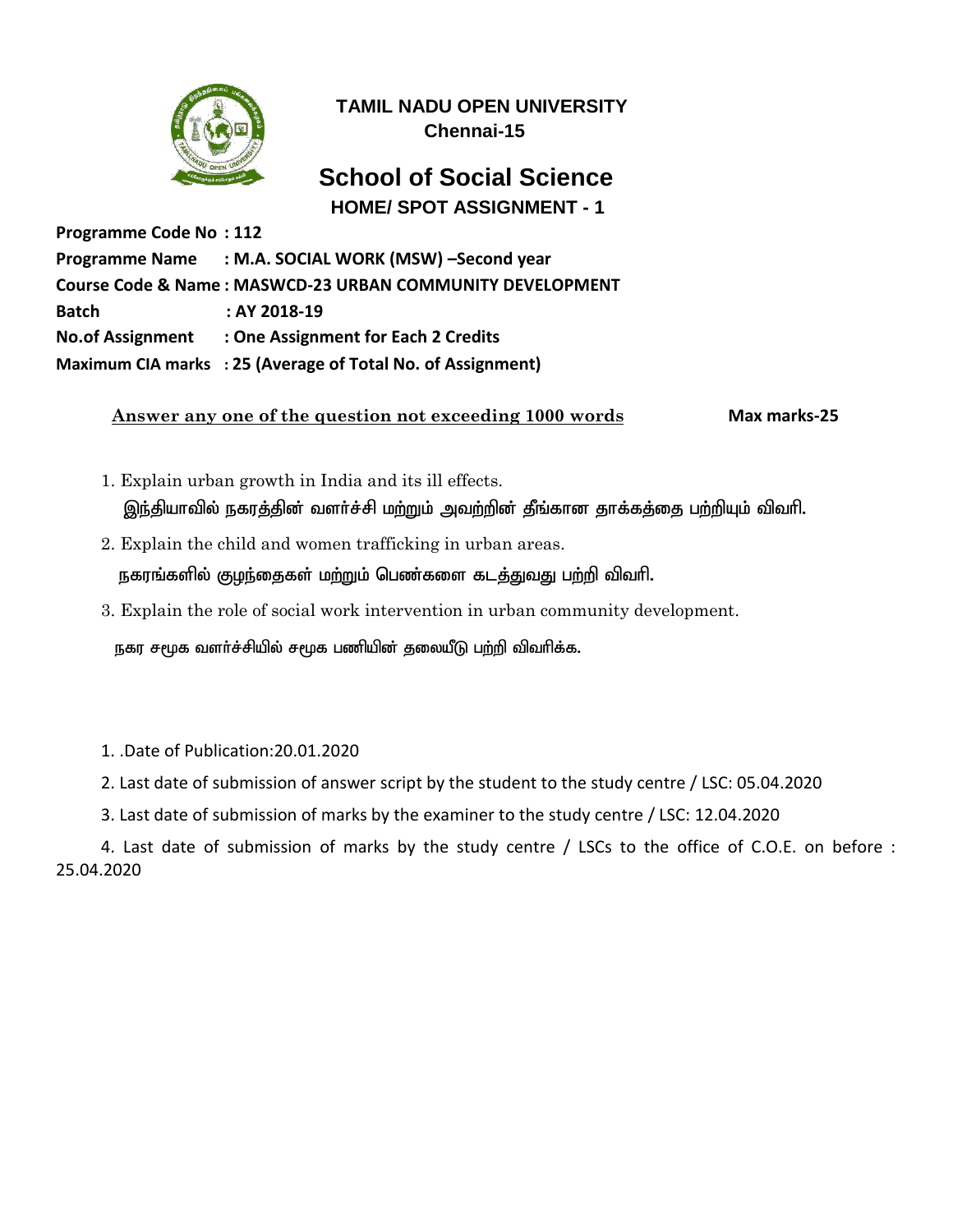

# **School of Social Science HOME / SPOT ASSIGNMENT - 2**

**Programme Code No : 112 Programme Name : M.A. SOCIAL WORK (MSW) –Second year Course Code & Name : MASWCD-23 URBAN COMMUNITY DEVELOPMENT Batch : AY 2018-19 No.of Assignment : One Assignment for Each 2 Credits Maximum CIA marks : 25 (Average of Total No. of Assignment)**

#### **Answer any one of the question not exceeding 1000 words Max marks-25**

1.Explain the role of State and Central Government in urban community development.

நகர சமூக பணி வளர்ச்சியில் மாநில மற்றும் மத்திய அரசாங்கத்தின் பங்கு விவரி.

2.Describe the problems of urban displaced persons.

நகரங்களில் கைவிடப்பட்ட மக்களின் பிரச்சினைகளை விவரி?

3.Explain the role of Governments, NGO's in addressing the urban issues.

நகரப் பிரச்சினைகளில் அரசாங்கம் மற்றும் அரசு சாரா அமைப்புகளின் பங்கினைப் பற்றி விவரி.

1.Date of Publication:20.01.2020

2. Last date of submission of answer script by the student to the study centre / LSC: 05.04.2020

3. Last date of submission of marks by the examiner to the study centre / LSC: 12.04.2020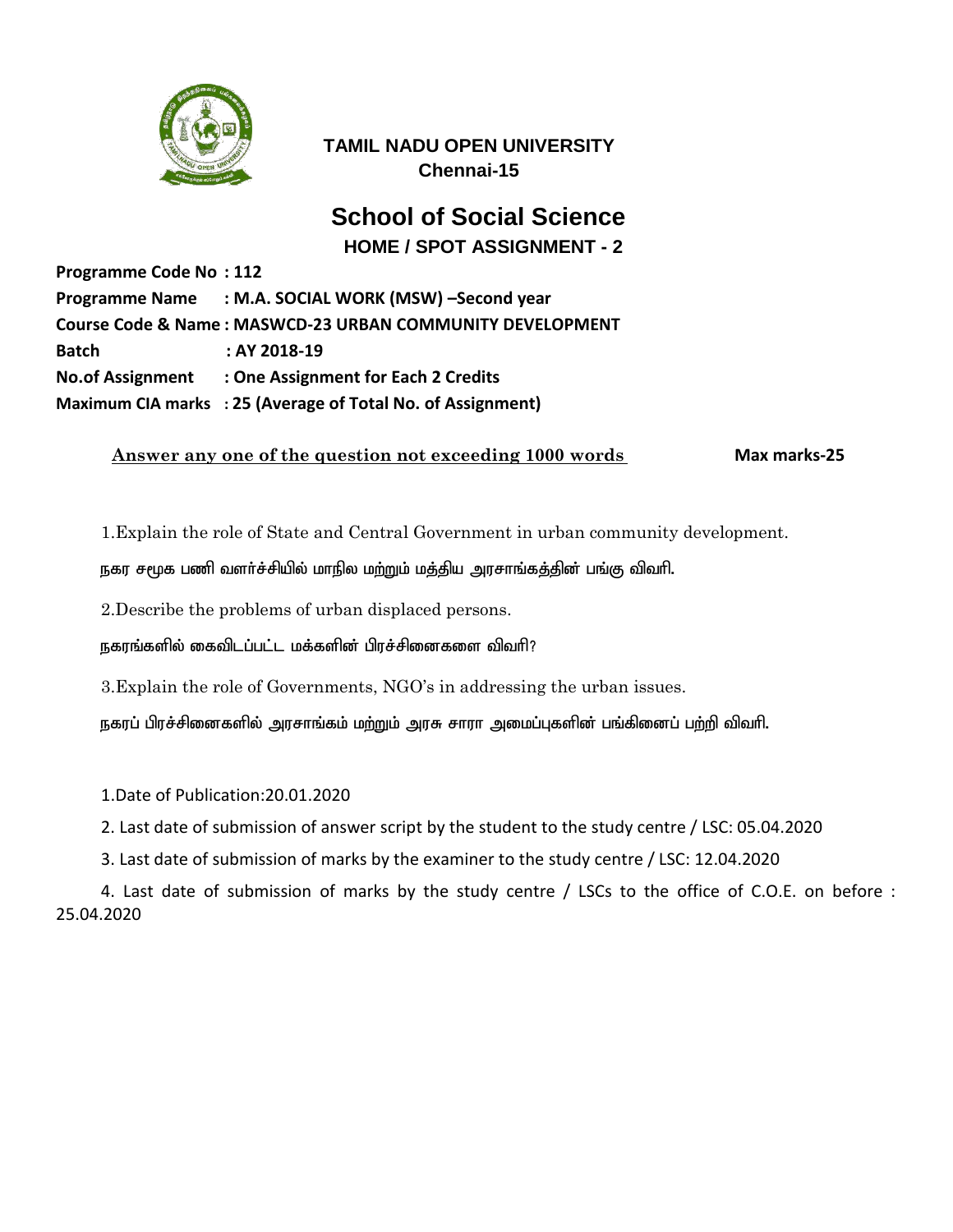

# **School of Social Science**

# **HOME / SPOT ASSIGNMENT - 3**

**Programme Code No : 112 Programme Name : M.A. SOCIAL WORK (MSW) –Second year Course Code & Name : MASWCD-23 URBAN COMMUNITY DEVELOPMENT Batch : AY 2018-19 No.of Assignment : One Assignment for Each 2 Credits Maximum CIA marks : 25 (Average of Total No. of Assignment)**

#### **Answer any one of the question not exceeding 1000 words Max marks-25**

- 1. Explain the classification of urban areas. நகா்புற பகுதியின் வகைகளை விவாி.
- 2. Describe the causes and consequences of povery.

வறுமகை்கான காரணங்கள் மற்றும் விளைவுகளை விவரி.

3. Write an essay on Jawaharlal Nehry.

<u>ஜவஹ</u>ர்லால் நேருவின் நகர்ப்புற மறுபதிப்பு மிஷின் பற்றி ஒரு கட்டுரை எழுது.

1. .Date of Publication:20.01.2020

- 2. Last date of submission of answer script by the student to the study centre / LSC: 05.04.2020
- 3. Last date of submission of marks by the examiner to the study centre / LSC: 12.04.2020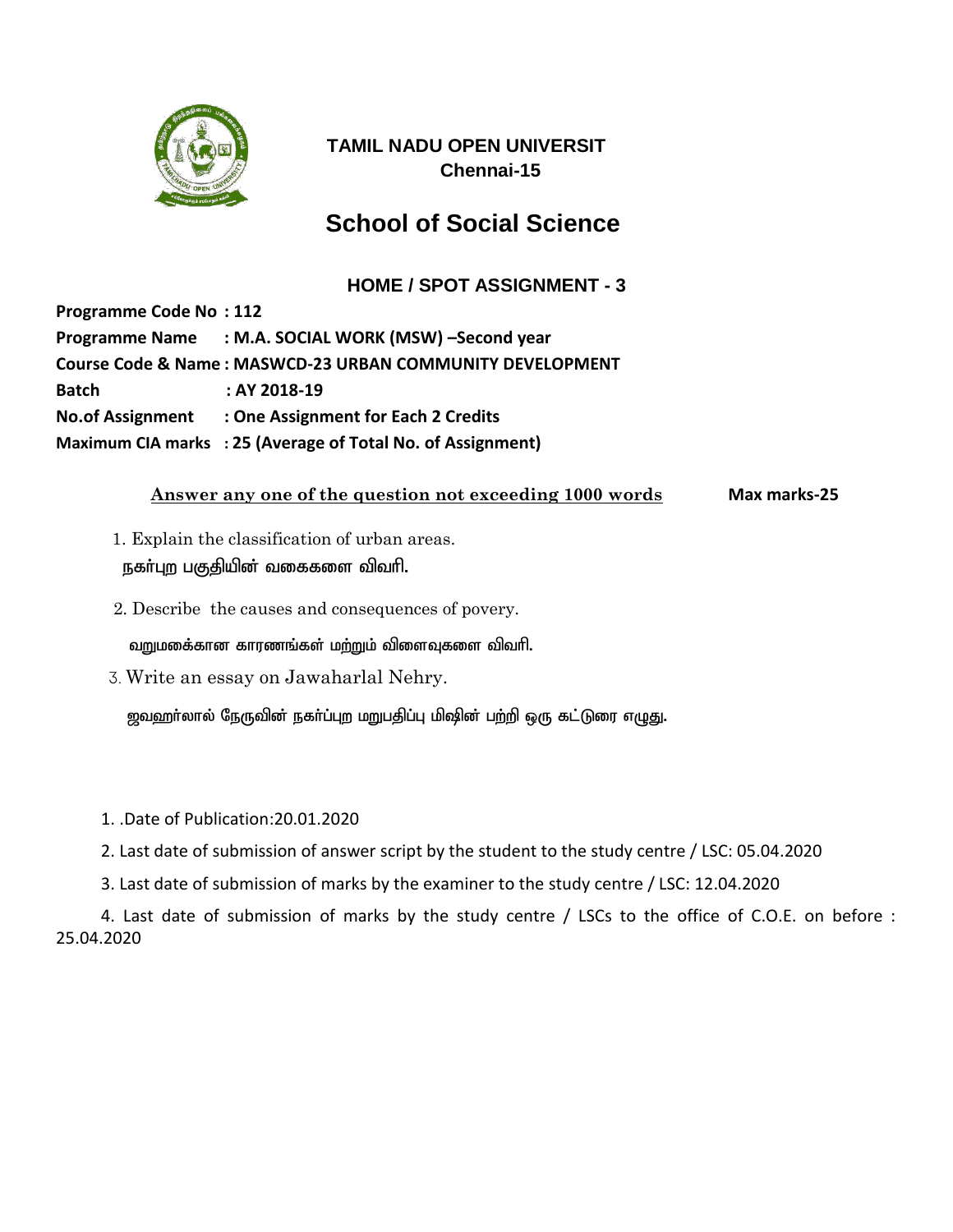

# **School of Social Science**

 **HOME / SPOT ASSIGNMENT - 1**

**Programme Code No : 112 Programme Name : M.A. SOCIAL WORK (MSW) –Second year Course Code & Name : MASWCD-24 CORPORATE SOCIAL RESPONSIBILITY Batch : AY 2018-19 No.of Assignment : One Assignment for Each 2 Credits Maximum CIA marks : 25 (Average of Total No. of Assignment)**

#### **Answer any one of the question not exceeding 1000 words Max marks-25**

- 1. Consumer protection and environmental protection are components of CSR' Discuss. நுகாவோர் பாதுகாப்பு மற்றும் சுற்றுசூழல் பாதுகாப்பு சி.எஸ்.ஆரின் ஒரு பகுதி <sub>——</sub> ஆராய்க.
- 2. Explain the challenges faced by CSR Personnel in India. இந்தியாவில் சி.எஸ்.ஆர் பணியாளர்கள் எதிர்கொள்ளும் சவால்களை எழுதுக.
- 3. Explain the merits and demerits of globalization in CSR.

சி.எஸ்.ஆரினால் உலகமயமாதலின் நன்மைகள் மற்றும் தீமைகளை விவரி.

1. .Date of Publication:20.01.2020

- 2. Last date of submission of answer script by the student to the study centre / LSC: 05.04.2020
- 3. Last date of submission of marks by the examiner to the study centre / LSC: 12.04.2020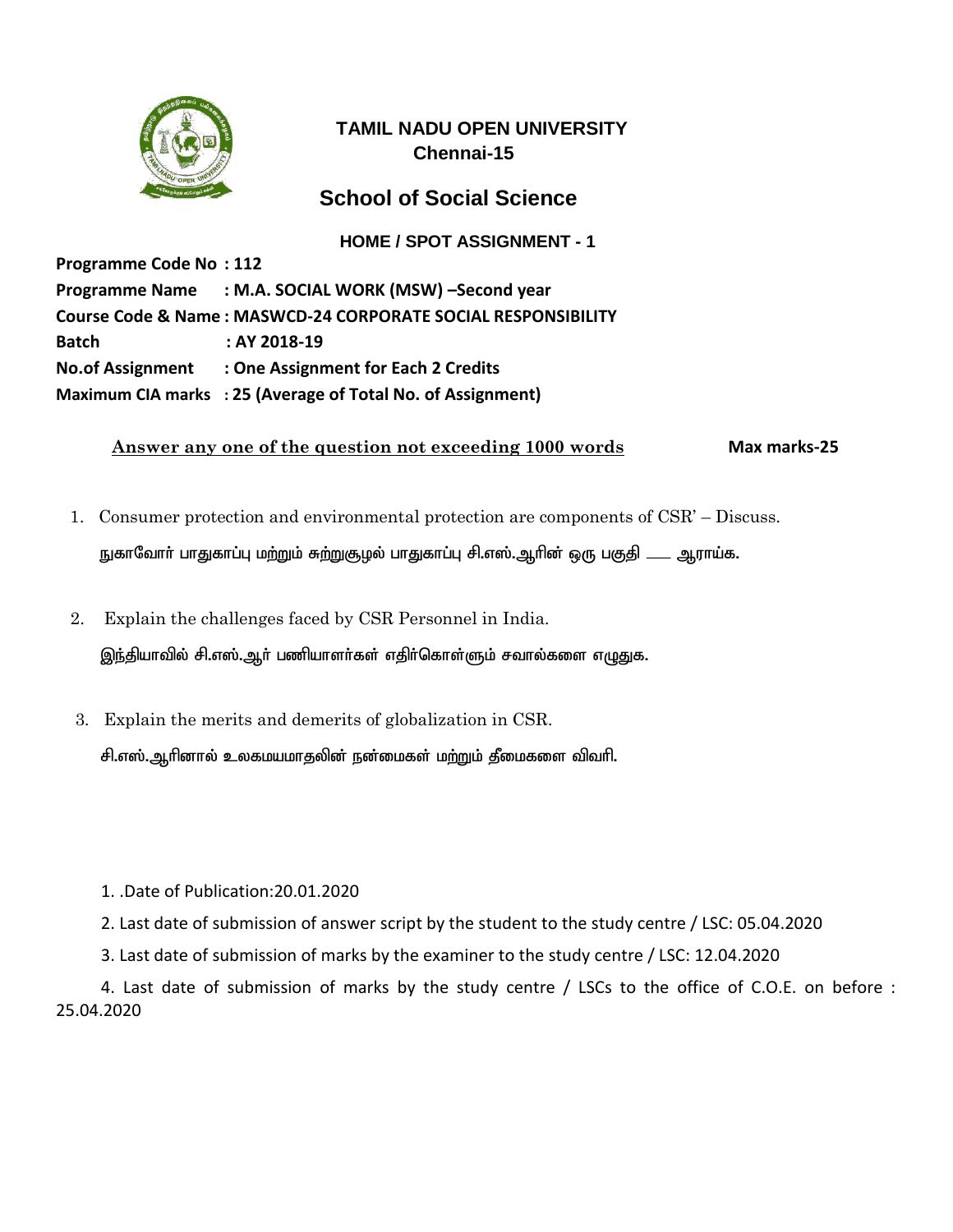

### **School of Social Science SPOT ASSIGNMENT – 2**

**Programme Code No : 112 Programme Name : M.A. SOCIAL WORK (MSW) –Second year Course Code & Name : MASWCD-24 CORPORATE SOCIAL RESPONSIBILITY Batch : AY 2018-19 No.of Assignment : One Assignment for Each 2 Credits Maximum CIA marks : 25 (Average of Total No. of Assignment)**

### Answer any one of the question not exceeding 1000 words Max marks-25

- 1. What is the need of corporate community interface? வணிக நெறிமுறைகளின் தொடர்பு என்ன?
- 2. Explain the successful CSR initiatives in India with some examples. இந்தியாவில் வெற்றிகரமாக செயல்படும் சி.எஸ்.ஆான் முயற்சிகளை எடுத்துகாட்டுடன் விவரி.
- 3. Discuss the role of corporates during any natural calamity.

இயற்கைப் பேரிடரின் போது தொழிலகங்களின் பங்கு என்ன?

1. .Date of Publication:20.01.2020

- 2. Last date of submission of answer script by the student to the study centre / LSC: 05.04.2020
- 3. Last date of submission of marks by the examiner to the study centre / LSC: 12.04.2020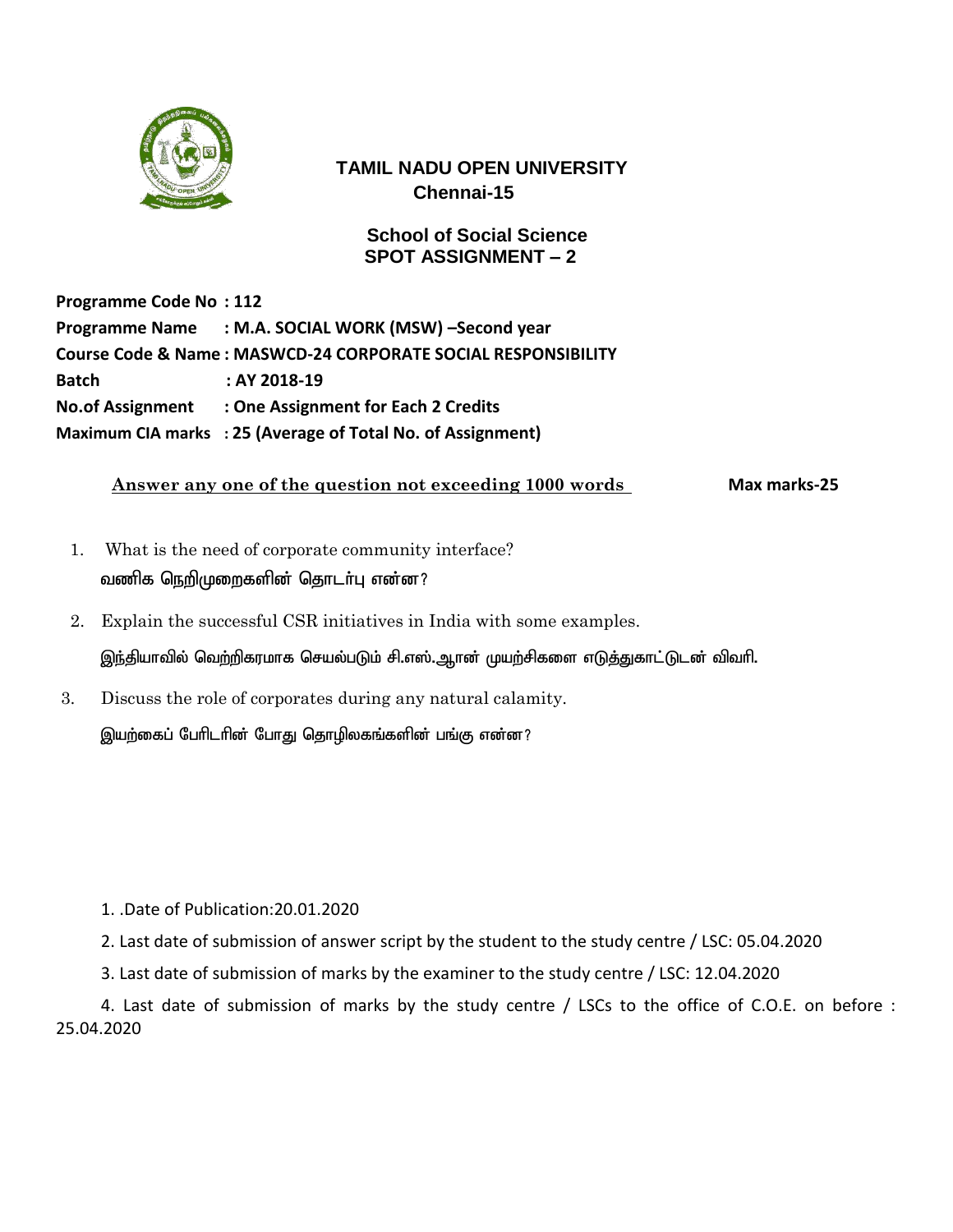

# **School of Social Science**

 **HOME/SPOT ASSIGNMENT - 3**

**Programme Code No : 112 Programme Name : M.A. SOCIAL WORK (MSW) –Second year Course Code & Name : MASWCD-24 CORPORATE SOCIAL RESPONSIBILITY Batch : AY 2018-19 No.of Assignment : One Assignment for Each 2 Credits Maximum CIA marks : 25 (Average of Total No. of Assignment)**

#### Answer any one of the question not exceeding 1000 words **Max marks-25**

- 1. Pen down on "Community organization a method of social work".  $"$ சமூக அமைப்பை சமூக வேவைக்கான வழிமுறை"-விவாதி.
- 2. Discuss on principles and process in social action. சமூக நடவடிக்ககைகளில் கொள்கைகளையும் மற்றும் செயல்முறைகளையும் பற்றி விவாதி.
- 3. Write short note on phase in community organization. சமூதாய அமைப்பில் கட்டங்களைப் பற்றி குறுகிய குறிப்பு எழுது.

- 1. .Date of Publication:20.01.2020
- 2. Last date of submission of answer script by the student to the study centre / LSC: 05.04.2020
- 3. Last date of submission of marks by the examiner to the study centre / LSC: 12.04.2020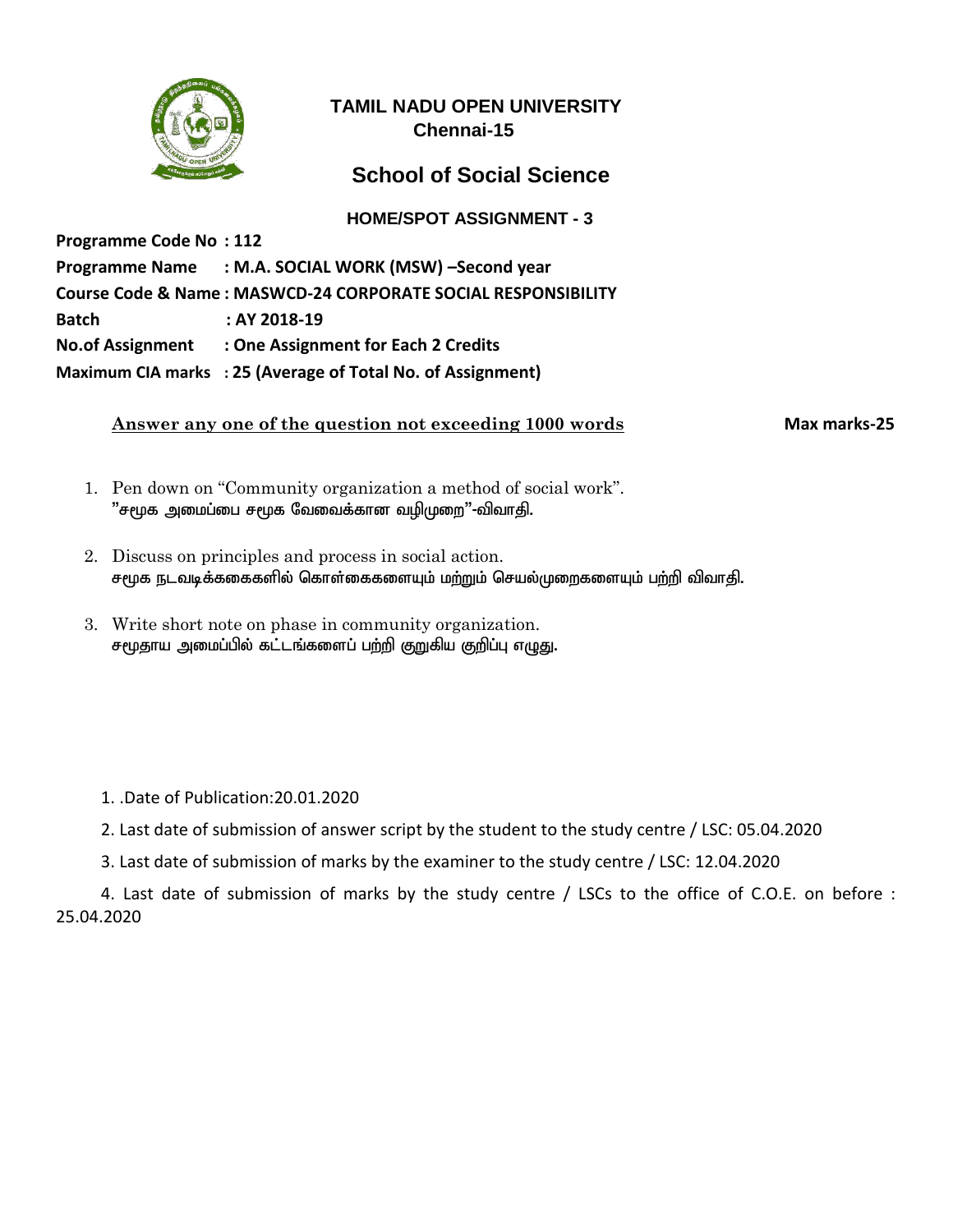

# **School of Social Science**

 **HOME / SPOT ASSIGNMENT - 1**

**Programme Code No : 112 Programme Name : M.A. SOCIAL WORK (MSW) –Second year Course Code & Name : MASWHR-23 LABOUR WELFARE AND INDUSTRIAL RELATIONS Batch : AY 2018-19 No.of Assignment : One Assignment for Each 2 Credits Maximum CIA marks : 25 (Average of Total No. of Assignment)**

#### **Answer any one of the question not exceeding 1000 words Max marks-25**

1. Bring out the scope of Labour Welfare in India. Give the various statutory benefits provided by the industries.

இந்தியாவில் தொழிற்துறை நலன் சார்ந்த நோக்கத்தை வெளிப்படுத்துங்கள். தொழிற்சாலைகளால் வழங்கப்படும் பல்வேறு சட்டப்படியான நன்மைகளை எடுத்து எழுதுக.

2. Describe the roles and responsibilities of Industrial Social Worker.

தொழில்சார் சமூக பணியாளரின் பங்குகள் மற்றும் பொறுப்புகளை விவரி.

3. Explicate the steps in Grievance redressal.

குறைதீா்ப்பின் படிப்படியான நடவடிக்கைகளை விளக்கவும்.

1. .Date of Publication:20.01.2020

2. Last date of submission of answer script by the student to the study centre / LSC: 05.04.2020

3. Last date of submission of marks by the examiner to the study centre / LSC: 12.04.2020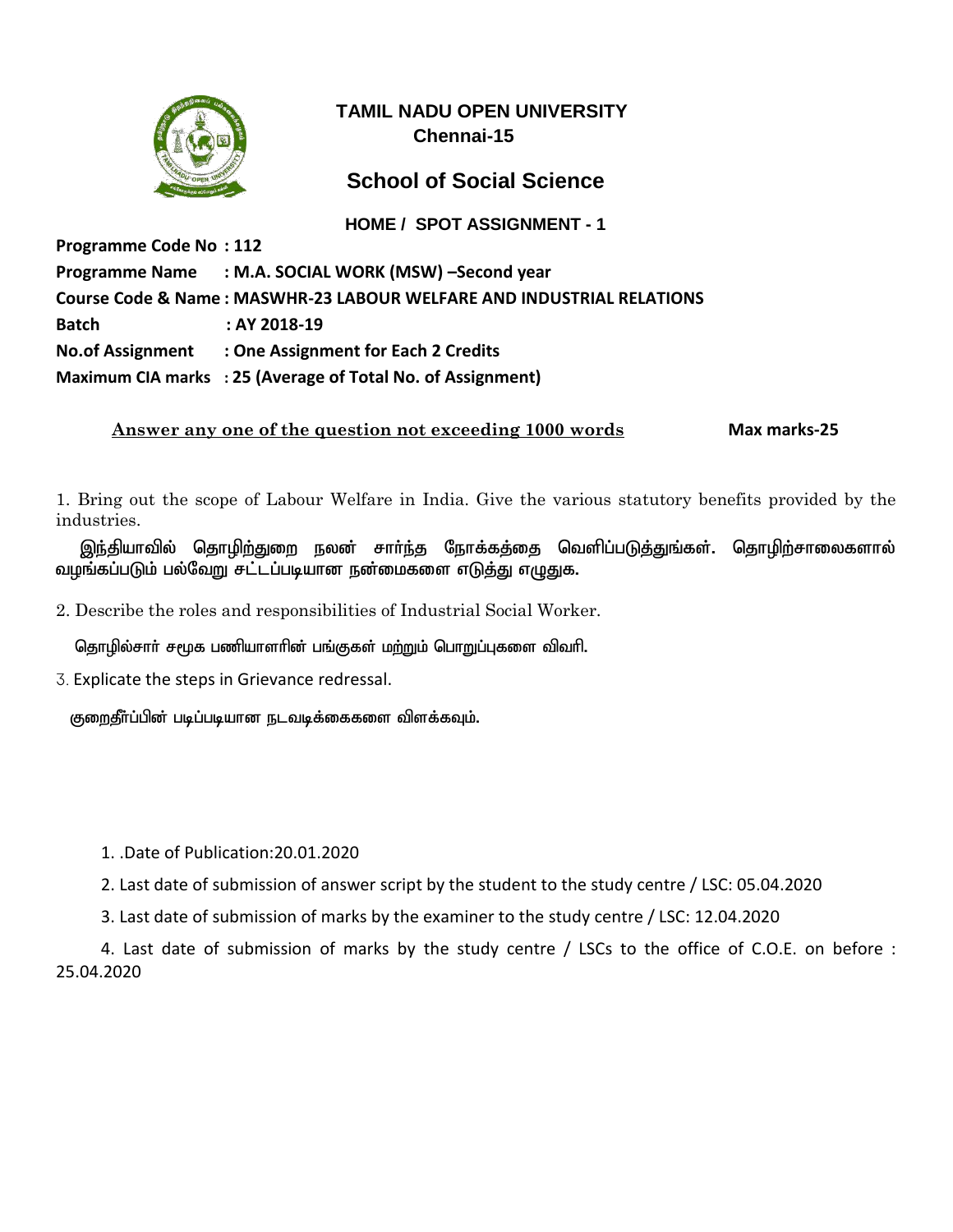

### **School of Social Science**

### **HOME / SPOT ASSIGNMENT - 2**

**Programme Code No : 112 Programme Name : M.A. SOCIAL WORK (MSW) –Second year Course Code & Name : MASWHR-23 LABOUR WELFARE AND INDUSTRIAL RELATIONS Batch : AY 2018-19 No.of Assignment : One Assignment for Each 2 Credits Maximum CIA marks : 25 (Average of Total No. of Assignment)**

#### Answer any one of the question not exceeding 1000 words Max marks-25

1.Explain in detail about the theories of Labour Welfare.

தொழிலாளர் நல கோட்பாடுகளை பற்றி விரிவாக எழுதுக.

2.Critically analyse the problems of Industrial workers in India.

இந்தியாவில் உள்ள தொழில் நிறுவனப் பணியாளர்களின் பிராச்சினைகளை பற்றி ஆராய்க.

3.Bring out the various provisions under 'Factories Act – 1948' in detail.

தொழில் சட்டம்- 1948 என்ற சட்டத்தில் உள்ள பல்வேறு விதிகளை வெளிக்கொணர்க.

1. Date of Publication:20.01.2020

2. Last date of submission of answer script by the student to the study centre / LSC: 05.04.2020

3. Last date of submission of marks by the examiner to the study centre / LSC: 12.04.2020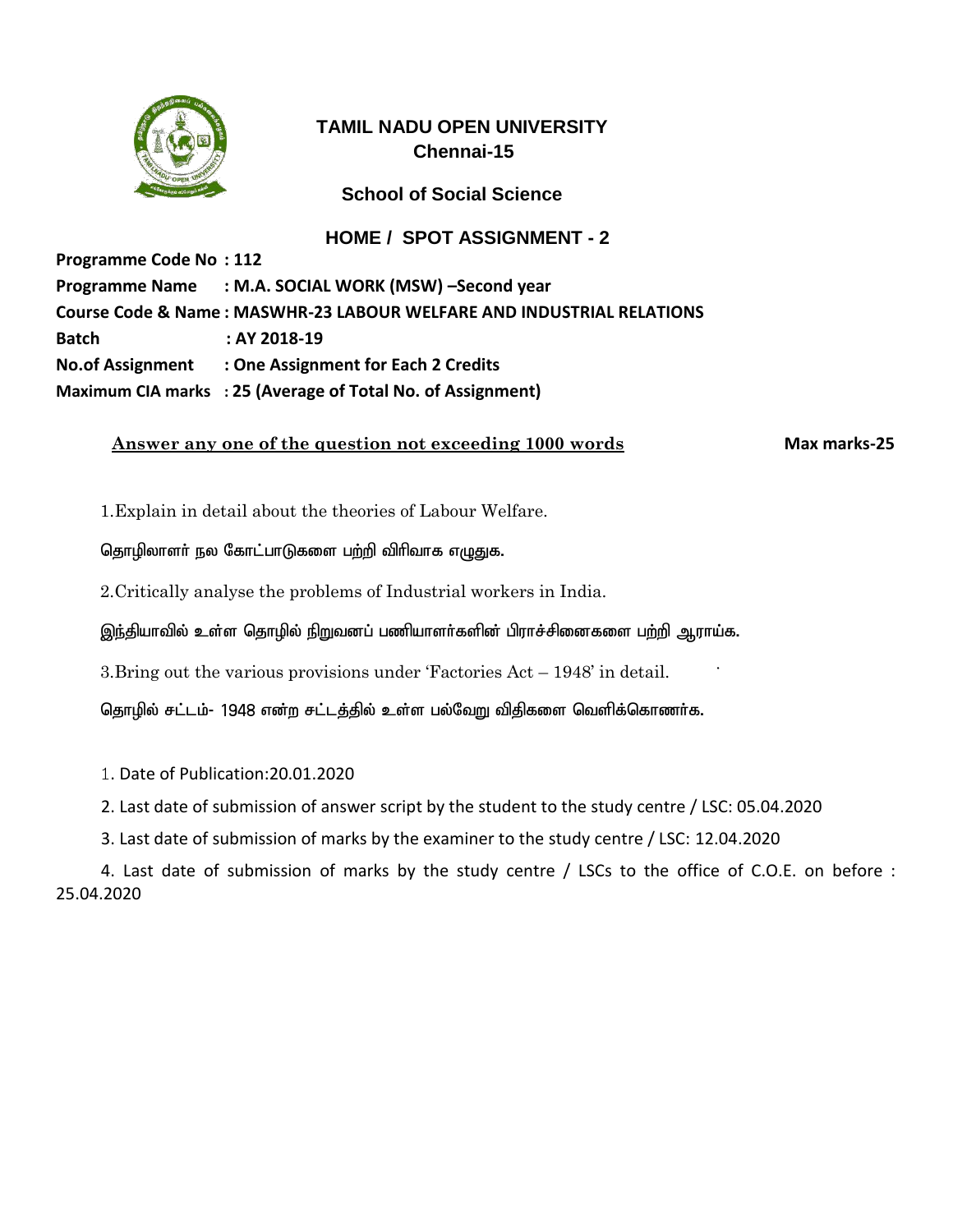

# **School of Social Science**

 **HOME / SPOT ASSIGNMENT - 3**

**Programme Code No : 112 Programme Name : M.A. SOCIAL WORK (MSW) –Second year Course Code & Name : MASWHR-23 LABOUR WELFARE AND INDUSTRIAL RELATIONS Batch : AY 2018-19 No.of Assignment : One Assignment for Each 2 Credits Maximum CIA marks : 25 (Average of Total No. of Assignment)**

#### Answer any one of the question not exceeding 1000 words **Max marks-25**

 1.Discuss the types, functions and problems of Trade Unions in India. இந்திய தொழிற்சங்களின் வகைகள், செயல்பாடுகள் மற்றும் பிரச்சனைகளை பற்றி விவாகி.

2.Write an essay on Collective Bargaining in India.

இந்தியா தொழில் நிறுவனங்களின் கூட்டுப் பேரம் பற்றி ஒரு கட்டுரை வரைக.

3.Explain the roles and responsibilities of the Industrial Social Workers.

தொழில் நிறுவனச் சமூக பணியாளரின் பங்கினையும் மற்றும் பொறுப்பினையும் பற்றி விளக்குக.

1. Date of Publication:20.01.2020

- 2. Last date of submission of answer script by the student to the study centre / LSC: 05.04.2020
- 3. Last date of submission of marks by the examiner to the study centre / LSC: 12.04.2020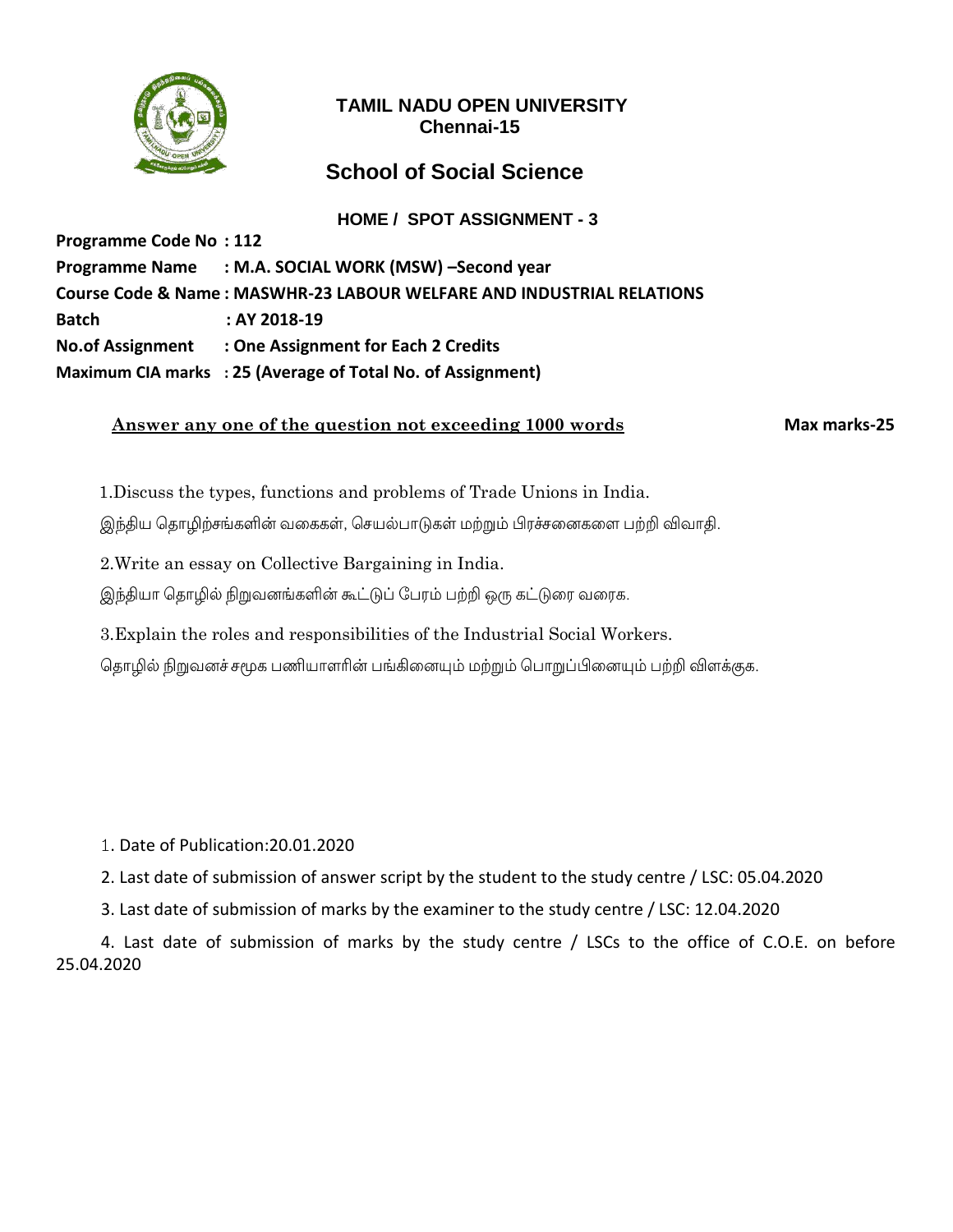

# **School of Social Science**

### **HOME /SPOT ASSIGNMENT - 1**

**Programme Code No : 112 Programme Name : M.A. SOCIAL WORK (MSW) –Second year Course Code & Name : MASWCD-22 RURAL COMMUNITY DEVELOPMENT . Batch : AY 2018-19 No.of Assignment : One Assignment for Each 2 Credits Maximum CIA marks : 25 (Average of Total No. of Assignment)**

#### Answer any one of the question not exceeding 1000 words Max marks-25

1.Explain the role of SHG's and NGO's in rural community development.

கிராம சமூக வளர்ச்சியில் சுய உதவி குழுக்கள் மற்றும் அரசு சார அமைப்புகளின் பங்கு பற்றி விவரி.

2.Explain the role of NABARD in rural development.

கிராம வளர்ச்சியில் நபார்டின் பங்கு என்ன?

4. Discuss in detail about Panchayat Raj system in India.

இந்தியாவில் பஞ்சாயத்து ராஜ் அமைப்பின் முறை பற்றி விரிவாக விவரி.

- 1. Date of Publication:20.01.2020
- 2. Last date of submission of answer script by the student to the study centre / LSC: 05.04.2020
- 3. Last date of submission of marks by the examiner to the study centre / LSC: 12.04.2020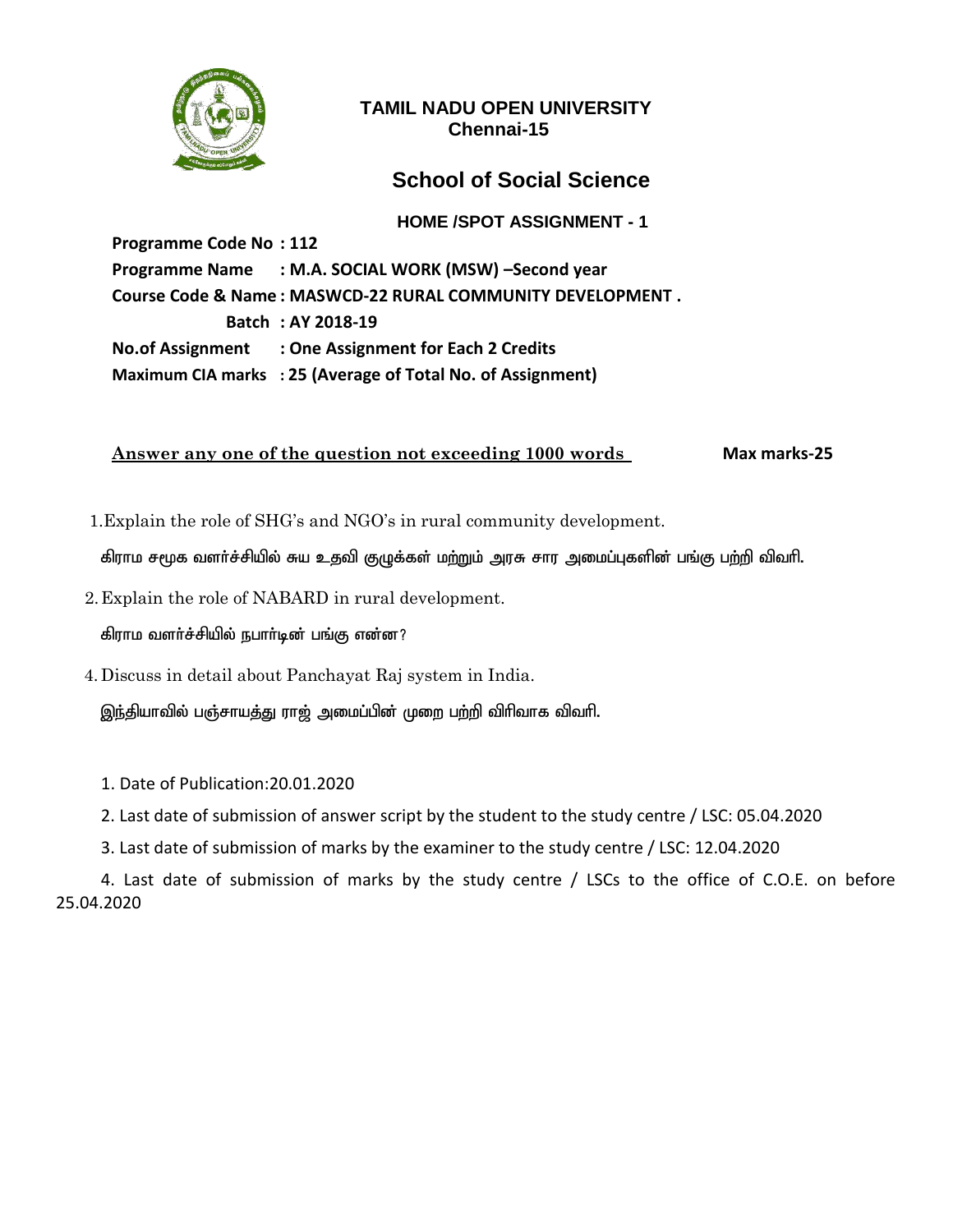

 **School of Social Science HOME / SPOT ASSIGNMENT - 2**

**Programme Code No : 112 Programme Name : M.A. SOCIAL WORK (MSW) –Second year Course Code & Name : MASWCD-22 RURAL COMMUNITY DEVELOPMENT Batch : AY 2018-19 No.of Assignment : One Assignment for Each 2 Credits Maximum CIA marks : 25 (Average of Total No. of Assignment)**

#### Answer any one of the question not exceeding 1000 words **Max marks-25**

1.Explain the objectives of community development.

ஊரக சமூதாய மேம்பாட்டின் அணுகுமுறைகளை விவரி.

2. Elucidate any two community development models.

சமூதாய மேம்பாட்டின் ஏதேனும் இரண்டு மாதிரிகளை விவரி.

3. Write an essay on National Health Policy.

தேசிய நலக் கொள்கை பற்றி ஓர் கட்டுரை எழுது.

- 1. Date of Publication:20.01.2020
- 2. Last date of submission of answer script by the student to the study centre / LSC: 05.04.2020
- 3. Last date of submission of marks by the examiner to the study centre / LSC: 12.04.2020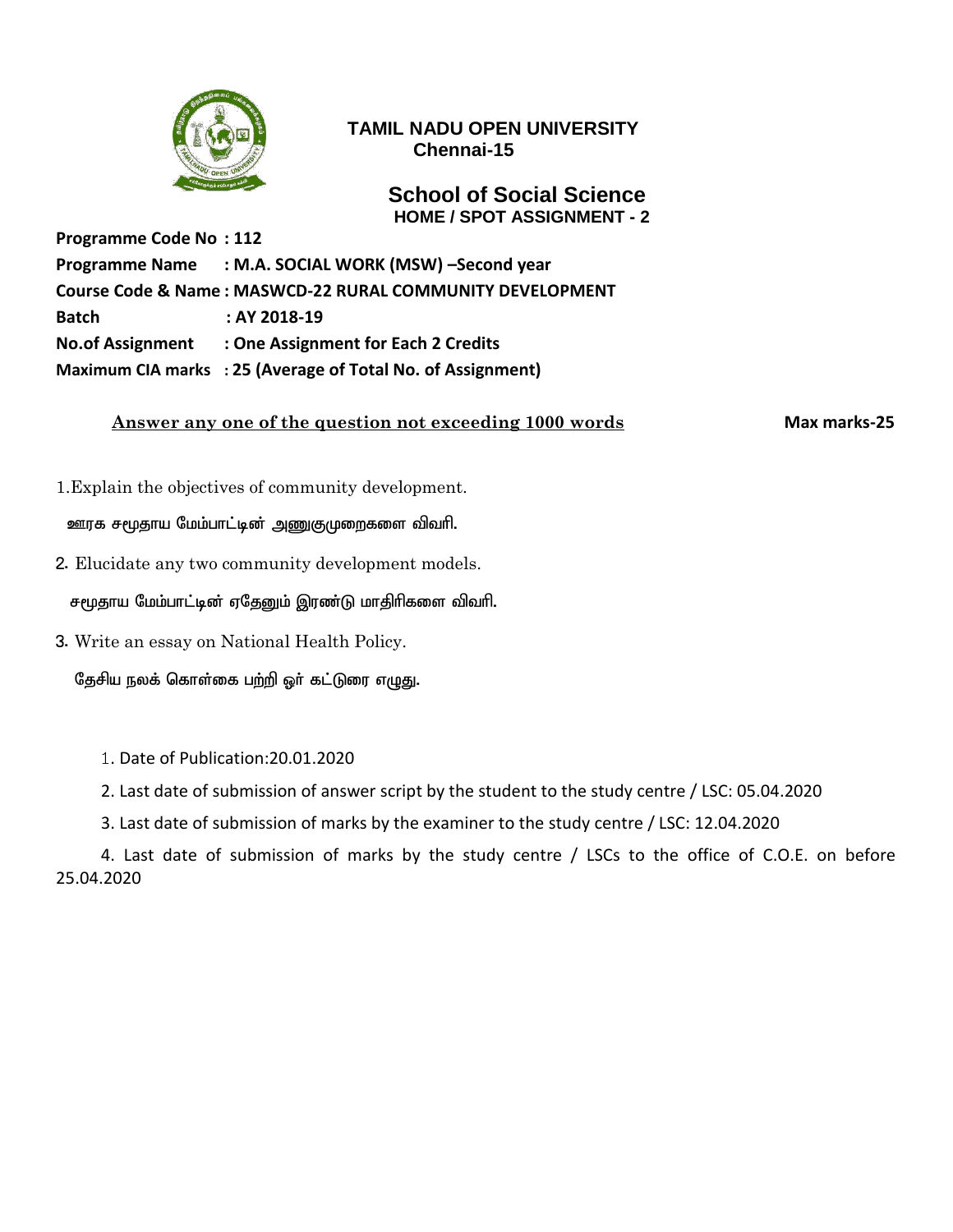

 **School of Social Science**

 **HOME / SPOT ASSIGNMENT - 3**

**Programme Code No : 112 Programme Name : M.A. SOCIAL WORK (MSW) –Second year Course Code & Name : MASWCD-22 RURAL COMMUNITY DEVELOPMENT Batch : AY 2018-19 No.of Assignment : One Assignment for Each 2 Credits Maximum CIA marks : 25 (Average of Total No. of Assignment)**

#### **Answer any one of the question not exceeding 1000 words Max marks-25**

- 1. Explain the structure and functions of Panchayat Raj. பஞ்சாயத்து ராஜ்ஜின் கட்டமைப்பு மற்றும் செயல்பாடுகளை விவரி.
- 2. Explain the role of nationalised banks on rural community development. ஊரக சமூதாய மேம்பாட்டில் தேசியமளமாக்கப்பட்ட வங்கியின் பங்கினை விவரி.
- 3. Trace the history of rural community development. ஊரக சமூதாய மேம்பாடு பற்றிய வரலாற்றினை விவரி.

1. Date of Publication:20.01.2020

- 2. Last date of submission of answer script by the student to the study centre / LSC: 05.04.2020
- 3. Last date of submission of marks by the examiner to the study centre / LSC: 12.04.2020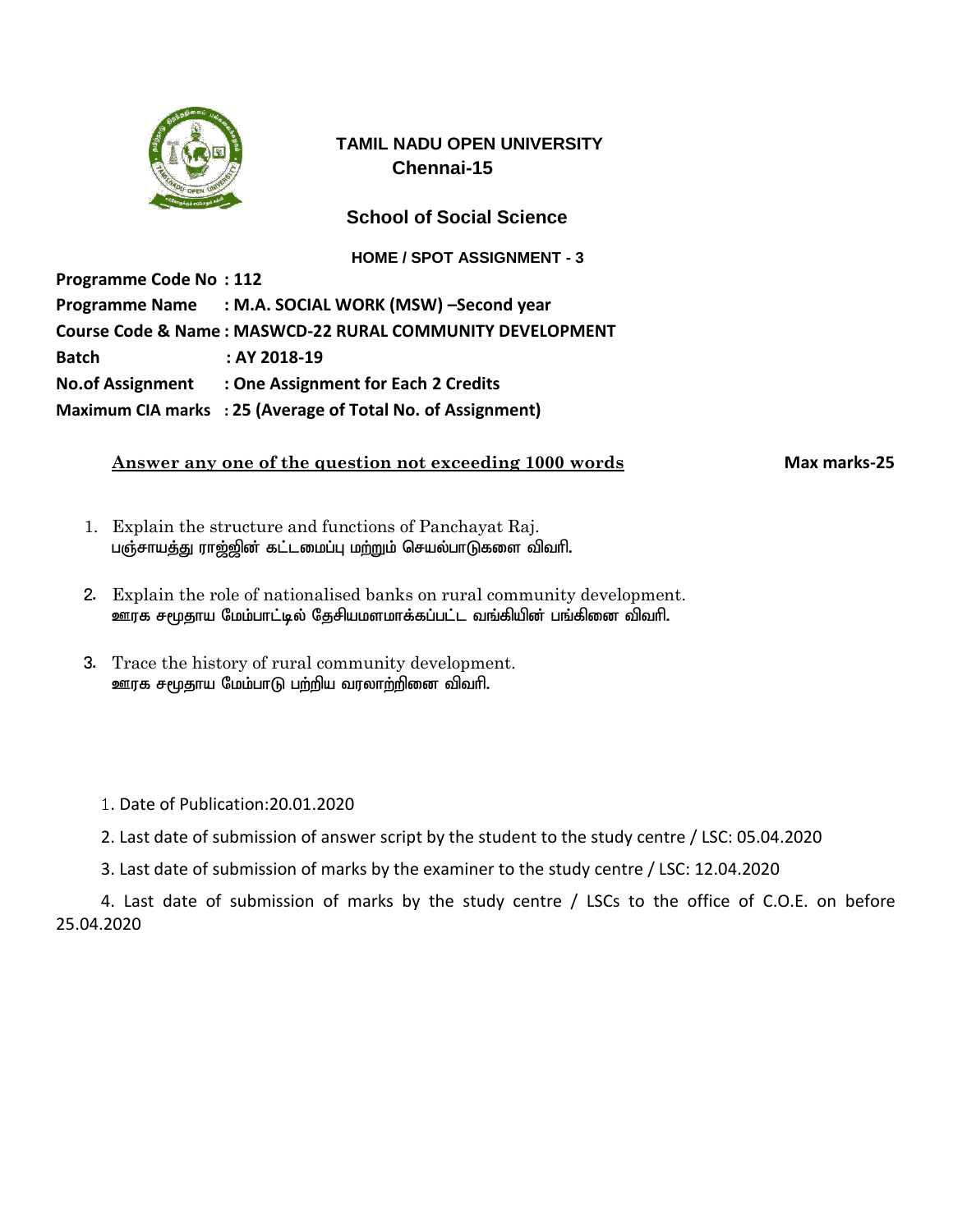

# **TAMIL NADU OPEN UNIVERSITY CHENNAI – 15**

### **School of Social Science HOME SPOT ASSIGNMENT - 1**

**Programme Code No : 112 Programme Name : M.A. SOCIAL WORK (MSW) Second year Course Code & Name : MASWHR-24 ORGANIZATIONAL BEHAVIOUR AND ORGANIZATIONAL : DEVELOPMENT Batch : AY 2018-19 No.of Assignment : One Assignment for Each 2 Credits Maximum CIA Marks : 25 (Average of Total No of Assignment)**

#### Answer any one of the question not exceeding 1000 words Max marks-25

- 1. Give an account on the origin of human relations movement and significance of Hawthorne experiments. மனித உறவு இயக்கம் குறித்து விளக்குக. ஹவ்தோா்ன் பரிசோதனையின் முக்கியத்துவம் குறித்து விளக்குக.
- 2. Discuss the leadership theories. தலைமைக் கோட்பாடுகளை விளக்குக.
- 3. Discuss about organizational culture and how it impacts on organizational productivity. நிறுவன கலாச்சாரம் எவ்வாறு நிறுவன உற்பத்தி திறனை தாக்கம் கொள்கிறது
- 1. Date of Publication: 20.01.2020
- 2. Last date of submission of answer script by the student to the study centre / LSC: 05.04.2020
- 3. Last date of submission of marks by the examiner to the study centre / LSC: 12.04.2020
- 4. Last date of submission of marks by the study centre / LSCs to the office of C.O.E. on before: 25.04.2020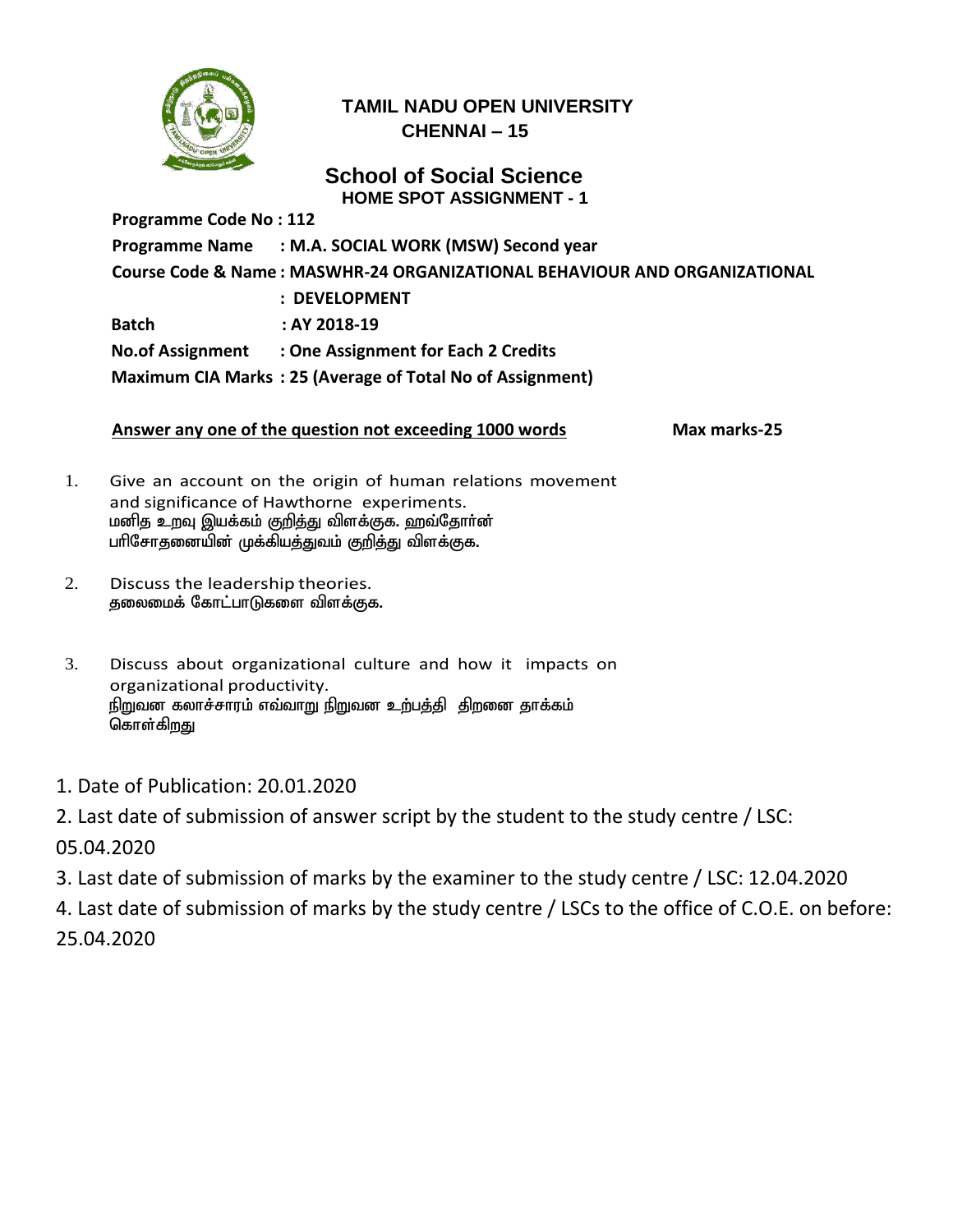

### **TAMIL NADU OPEN UNIVERSITY CHENNAI – 15**

### **School of Social Science HOME SPOT ASSIGNMENT - 2**

**Programme Code No : 112**

**Programme Name : M.A. SOCIAL WORK (MSW) Second year**

**Course Code & Name : MASWHR-24 ORGANIZATIONAL BEHAVIOUR AND ORGANIZATIONAL** 

 **DEVELOPMENT**

**Batch : AY 2018-19**

**No.of Assignment : One Assignment for Each 2 Credits**

**Maximum CIA Marks : 25 (Average of Total No of Assignment)**

#### Answer any one of the question not exceeding 1000 words Max marks-25

1**.** Explain about total quality management and total production management.

மொத்த தர மேலாண்மை மற்றும் மொத்த உற்பத்தி மேலாண்மை குறித்து விளக்குக.

2.Explain the approaches of rural community development.

ஊரக சமுதாய மேம்பாட்டின்அணுகுமுறைகளை விவரி.

3. Elucidate any two community development models.

சமுதாய மேம்பாட்டின் ஏதேனும் இரண்டு மாதிரிகளை விவரி.

1. Date of Publication: 20.01.2020

2. Last date of submission of answer script by the student to the study centre / LSC: 05.04.2020

3. Last date of submission of marks by the examiner to the study centre / LSC: 12.04.2020